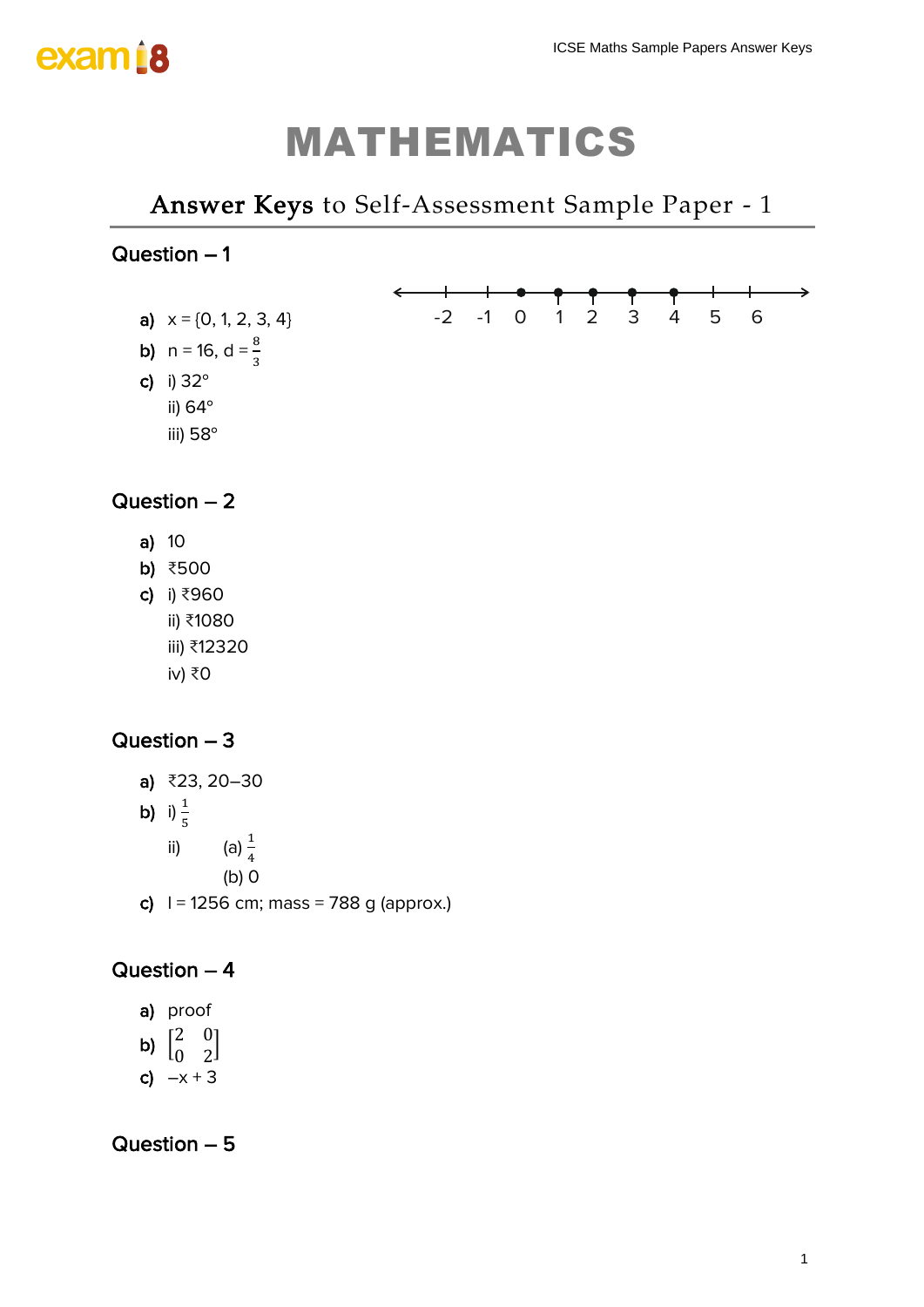# exam<sup>18</sup>

a)  $a = 1$ ;  $b = 1$ ,  $(1, 1)$ b) – c) 1792 bricks

## Question – 6

**a)** 
$$
\frac{a}{3}
$$
, 3a  
\n**b)** i) a = 3, b = 9, c = 3  
\nii)  $A^1 = (-6, -4)$   
\n $B^1 = (0, -4)$ 

- iii) Parallelogram
- iv) Perimeter = 32 sq. units

### c)



## Question – 7

b)  $i) -2$ 

ii)  $x - 2y + 2 = 0$ 

iii) 0

c) ₹27,750/-

## Question – 8

- a) 60°
- b)  $\frac{7n-1}{2}$
- c) 18.56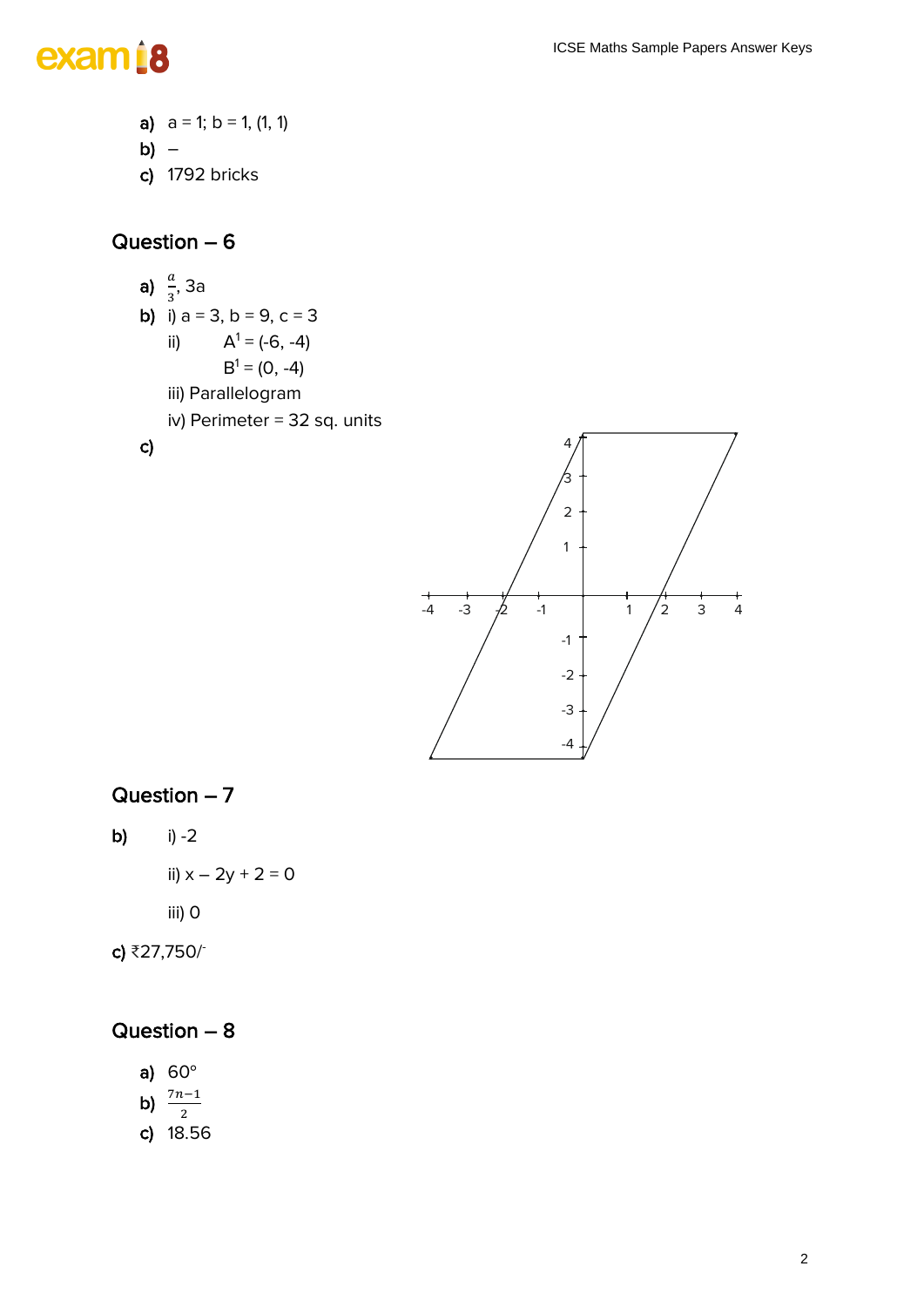

## Question – 9

a) 1 hour b) i) ₹935 ii) 34 iii) ₹810, ₹1040 iv) 230

## Question – 10

a)  $-\frac{1}{a}$ 2 b) 6, ₨15/ c) 1.366 km

## Question – 11

c) ₹4320, ₹0, ₹0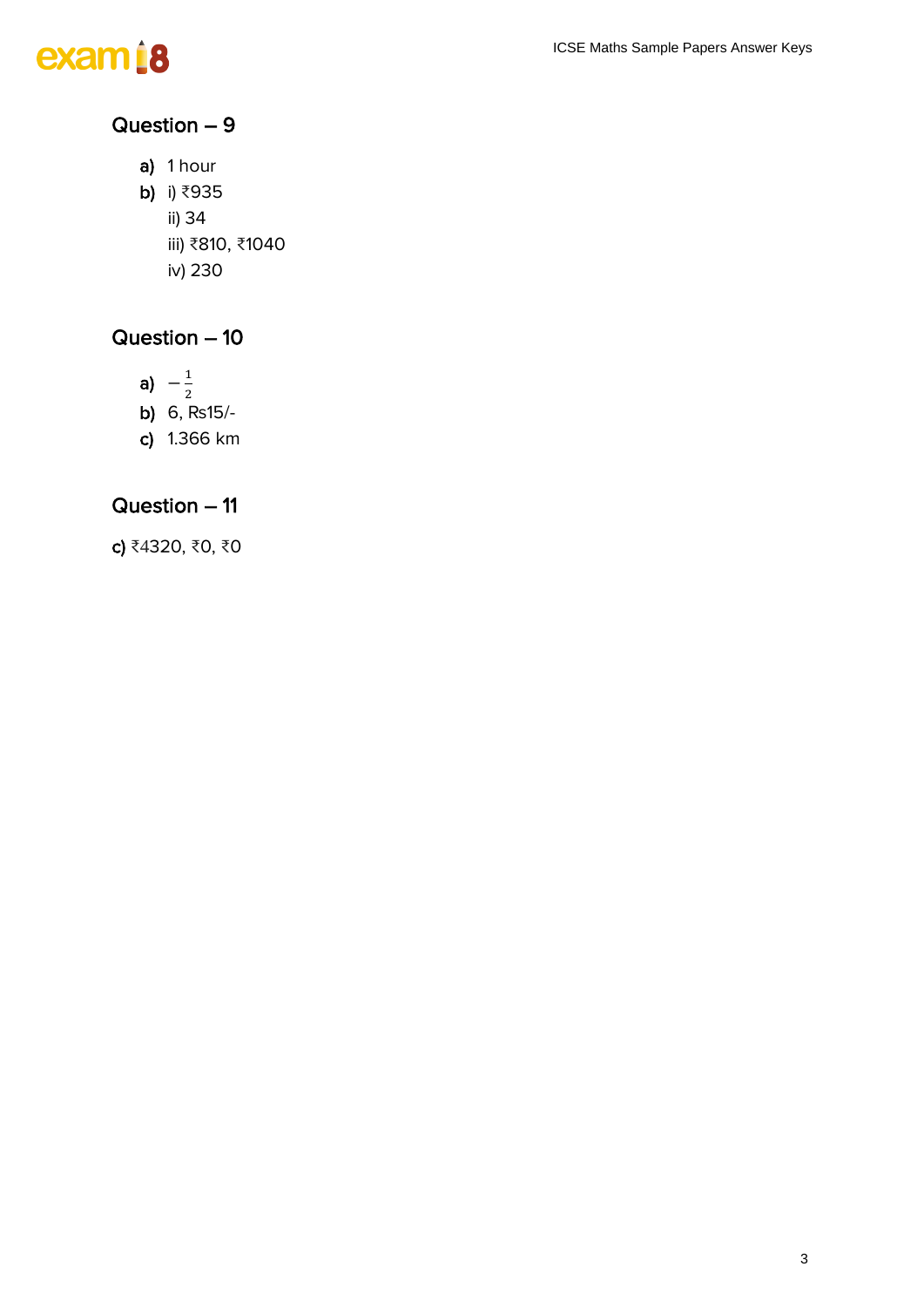

# MATHEMATICS

# *Answer Keys to Self-Assessment Sample Paper - 2* ICSE Maths Sample Papers Answer Keys<br>
ICS<br>
Sample Paper - 2<br>
<sup>4</sup>

| <b>1)</b> a) ₹1000<br>b) 1.4 or 0.36         |                           |  |  |
|----------------------------------------------|---------------------------|--|--|
| c) $a = 9$ , $b = 6$                         |                           |  |  |
| $2)$ a) 13167                                |                           |  |  |
| c) 62.25                                     |                           |  |  |
| i) ₹144<br><b>3)</b> a)                      |                           |  |  |
| ii) 216                                      | iii) ₹20160               |  |  |
| b) $x = 2, y = 1$                            |                           |  |  |
| i) 70°<br>c)                                 |                           |  |  |
| ii) 140°                                     |                           |  |  |
| iii) 20°                                     |                           |  |  |
| i) $\frac{1}{2}$<br>$4)$ a)                  |                           |  |  |
| ii) $\frac{2}{3}$                            |                           |  |  |
| iii) $\frac{1}{2}$                           |                           |  |  |
| b) $n=13th~term$                             |                           |  |  |
| c) 11.55 m                                   |                           |  |  |
| 5) a) -3 $\le x \le 4$                       |                           |  |  |
| i) 4 cm<br>c)                                |                           |  |  |
|                                              | ii) 94.29 cm <sup>2</sup> |  |  |
| 6) a) $7x - y - 35 = 0$                      |                           |  |  |
| c) 2 metres                                  |                           |  |  |
| 7) a) ₹900, ₹0, ₹0                           |                           |  |  |
| b) $AD = 10$ cm                              |                           |  |  |
|                                              | iii) 25:64                |  |  |
| c) 72.50                                     |                           |  |  |
| <b>8)</b> a) $\frac{b^2}{a}$                 |                           |  |  |
| b) 67.5%                                     |                           |  |  |
| c) ABA <sup>1</sup> B <sup>1</sup> is a kite |                           |  |  |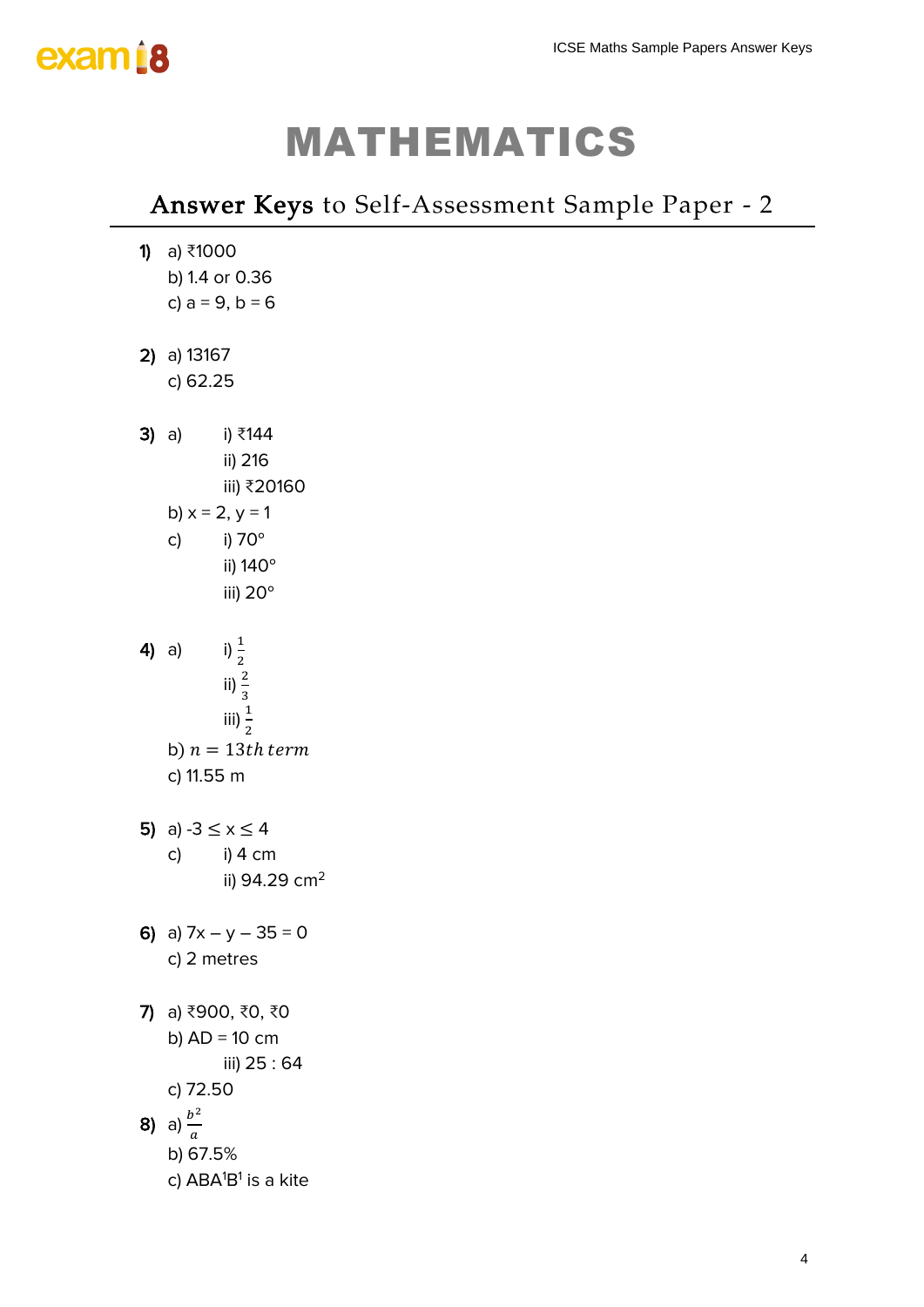# exam<sup>i8</sup>

9) a) 1375 plants b) 60 kmh-1 c)117

10) a) i) BCD = 25° ii) CBD = 35° iii) DCI = 55° iv) BIC = 120° b) i) 57 marks ii) 71 marks iii) 74 iv) 92

11) a) 
$$
2n - 5
$$

b)   
i) 
$$
a = 8
$$
  
ii)  $\left(0, \frac{16}{5}\right)$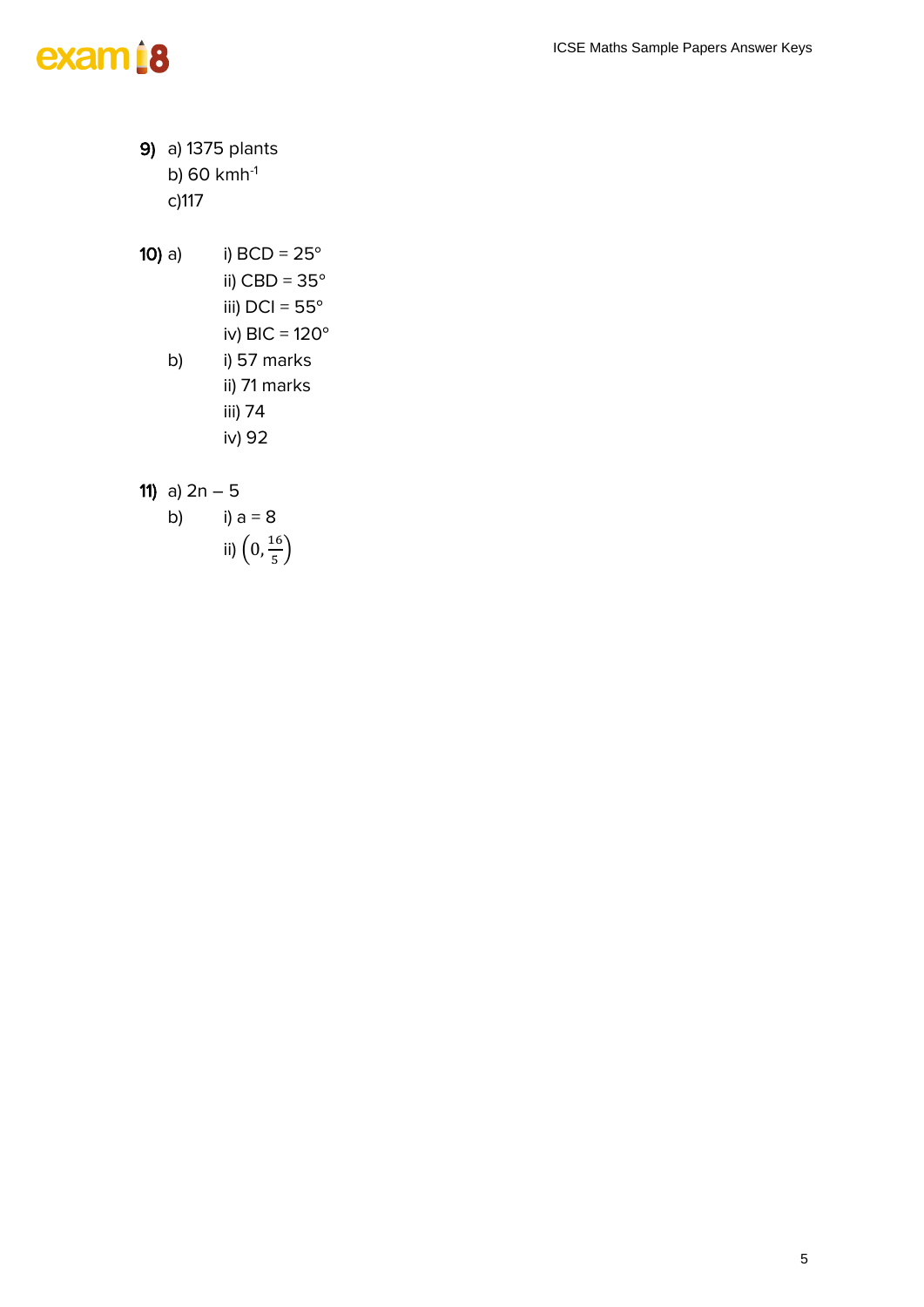# exam i 8

# MATHEMATICS

# *Answer Keys to Self-Assessment Sample Paper - 3* 1) a)  $a = \frac{-1}{34}$  $\frac{-1}{24}$ ;  $b = \frac{-5}{12}$ 12 b) ₹3200 c) ₹1440 2) a)  $A \cap B = \{x : x \ge 4, x \in R\}$ b) n = 16; d =  $\frac{8}{3}$ **3)** a)  $x = \begin{bmatrix} -2 & 5 \\ 2 & 1 \end{bmatrix}$  $\begin{bmatrix} 2 & 3 \\ 3 & 1 \end{bmatrix}$ **4)** a) i)  $\frac{1}{5}$ ii) a) $\frac{1}{4}$ b) 0 b) volume =  $2464 \text{cm}^3$ ; surface area = 1760 cm<sup>2</sup> c) 54 kg 5) a)  $2:3$ b) AD = 4 cm;  $\frac{or(\triangle ADE)}{or(trap.BEED)} = \frac{4}{5}$ 5 c) 56.25 hectares 6) a)  $n = 38$ ,  $S_{38} = 6,973$ b)  $\begin{bmatrix} 4 & 9 \\ 7 & 4 \end{bmatrix}$  $\begin{bmatrix} 7 & 7 \\ 5 & 4 \end{bmatrix}$ c) An arrow head 7) c)  $x = 3$ 8) a)  $\angle$ OTS = 30° b)  $S_n = n^2$ c) i) 69 ii) 55 – 60 -2 -1 0 1 2 3 4 5 6 7 8 ICSE Maths Sample Papers Answer Keys<br>
<u>ICSES</u><br>
<u>ICSES</u><br>
3 4 5 6 7 8<br>
6

9) a) height, PQ = 94.64 m, XQ = 109.3 m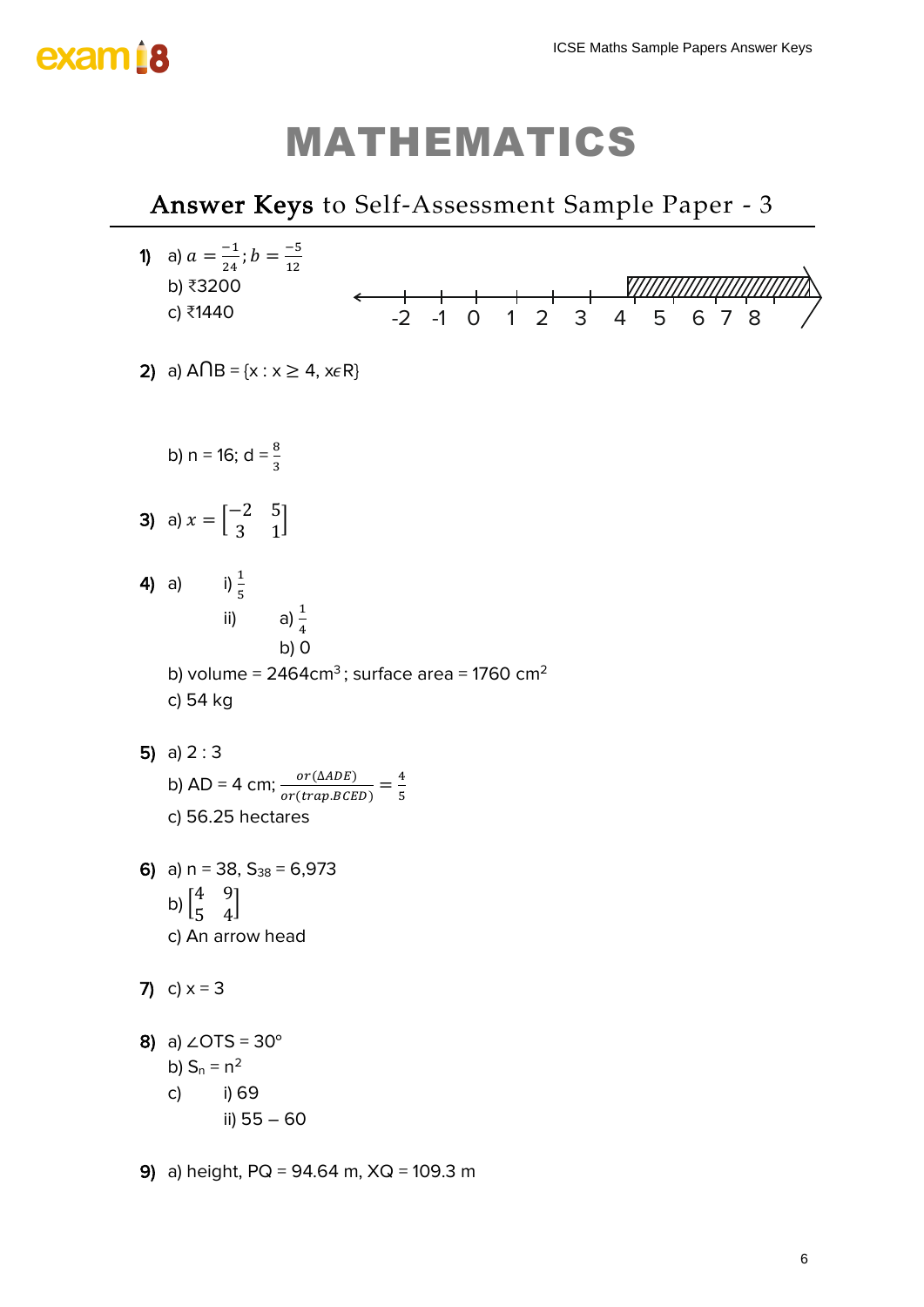# exam<sup>18</sup>

b) i) 69 ii) 55 – 60 iii) 60 iv) 37

10) a)  $x = 4, 15$ 

- b) m<sub>1</sub> : m<sub>2</sub> = 8 : 1; p (x, y) =  $\left(\frac{8}{3}\right)$  $\frac{8}{3}, \frac{-1}{9}$  $\frac{1}{9}$ c) 9 hours and 6 hours
- 11) b) i) ₹3,00,000 ii) ₹3,18,600 iii) ₹45,000 c) length =  $20 \text{ m}$ , cost =  $10 \text{ per metre}$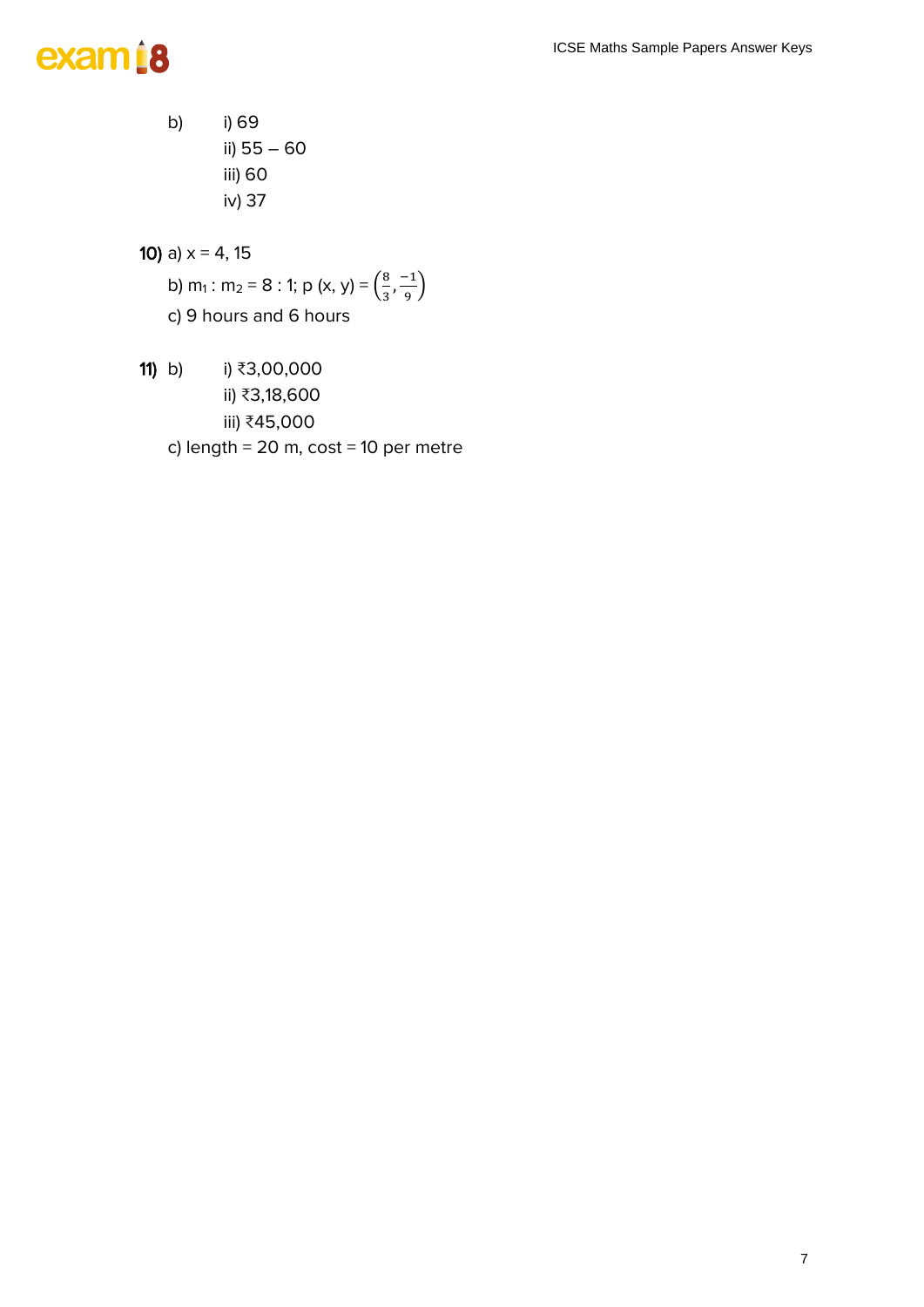# exam<sub>18</sub>

# MATHEMATICS

## *Answer Keys to Self-Assessment Sample Paper - 4*

1) a)  $(x - 1)(x - 2)(x + 13)$ b) i) (0, 2) ii)  $4x + 3y = 6$ iii) (1.5, 0)

## 2) a)  $k = 16$

b) 24 months  $= 2$  years

c) i)

| СI        |   |
|-----------|---|
| $0-10$    |   |
| $10 - 20$ | 5 |
| 20-30     |   |
| 30-40     |   |
| 40-50     | r |

ii) Mean = 27.8 iii) Modal class = 20 - 30



6) a)  $S_{28} = ₹812$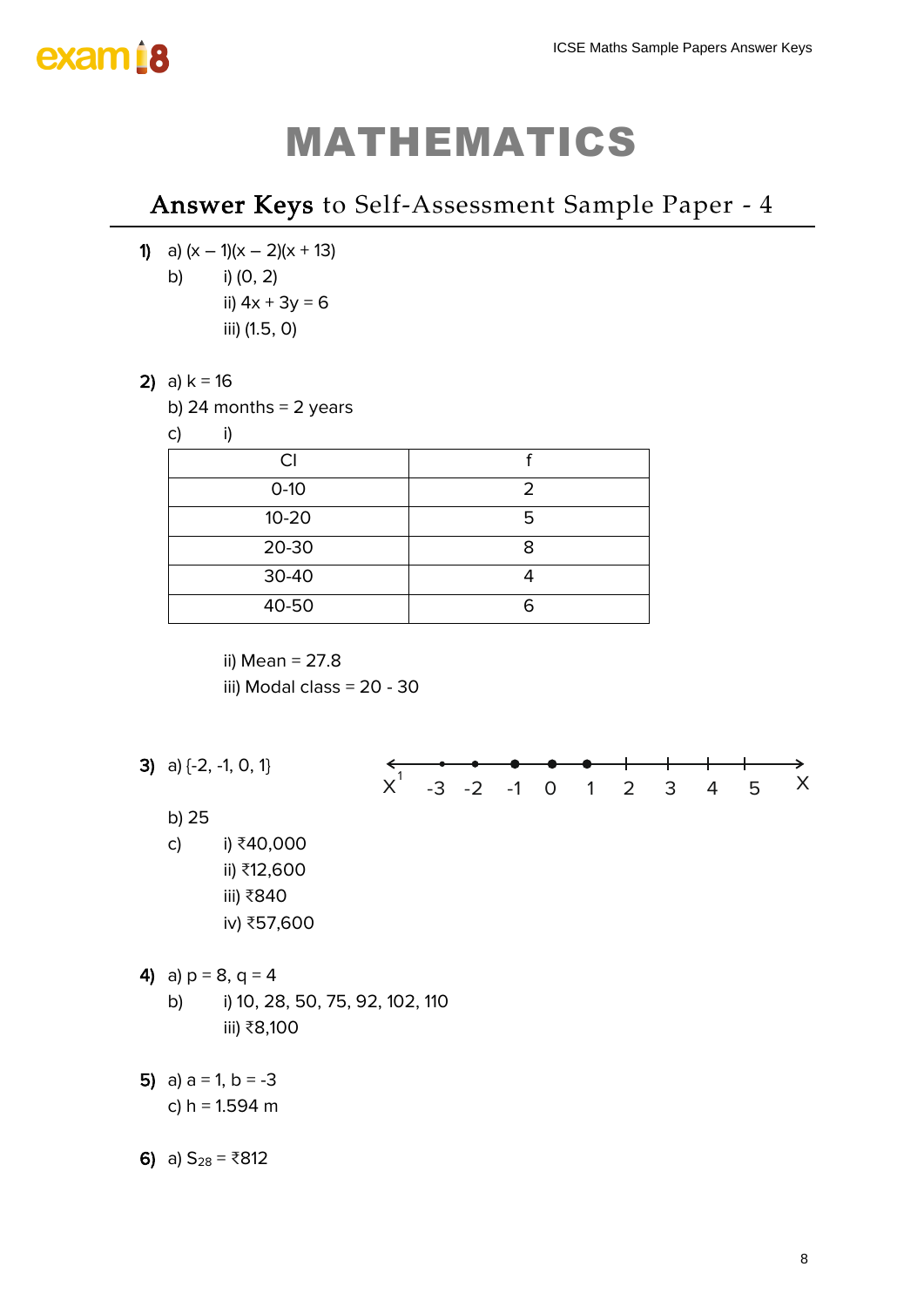# exam<sup>i8</sup>

b)  $x = \frac{-7}{2}$  $\frac{-7}{2}$ ,  $y = \frac{-9}{2}$ 2 c) i) Trapezium ii) 45° iii)  $A^{11}$  (-3, -2) iv) y-axis

7) a) 2  
b) -  
c) 
$$
2x + 5y - 18 = 0
$$

- 8) b) i) ₹28% ii) ₹45,000 iii) ₹12,600 c) Distance =  $10\sqrt{3}$  metres; height = 40 metres
- 9) a) 12 cm
	- b) i) (6, 5) ii) (4, 1) c) 8 sides
- 10) a) 58, 58, 52 b)  $(x - 2)(x + 3)(2x - 5)$ c) 2 cm

**11)** a) 
$$
2 \times 2
$$
, B =  $\begin{bmatrix} 1 & -4 \\ 0 & 1 \end{bmatrix}$   
b) 64  
c) 20 days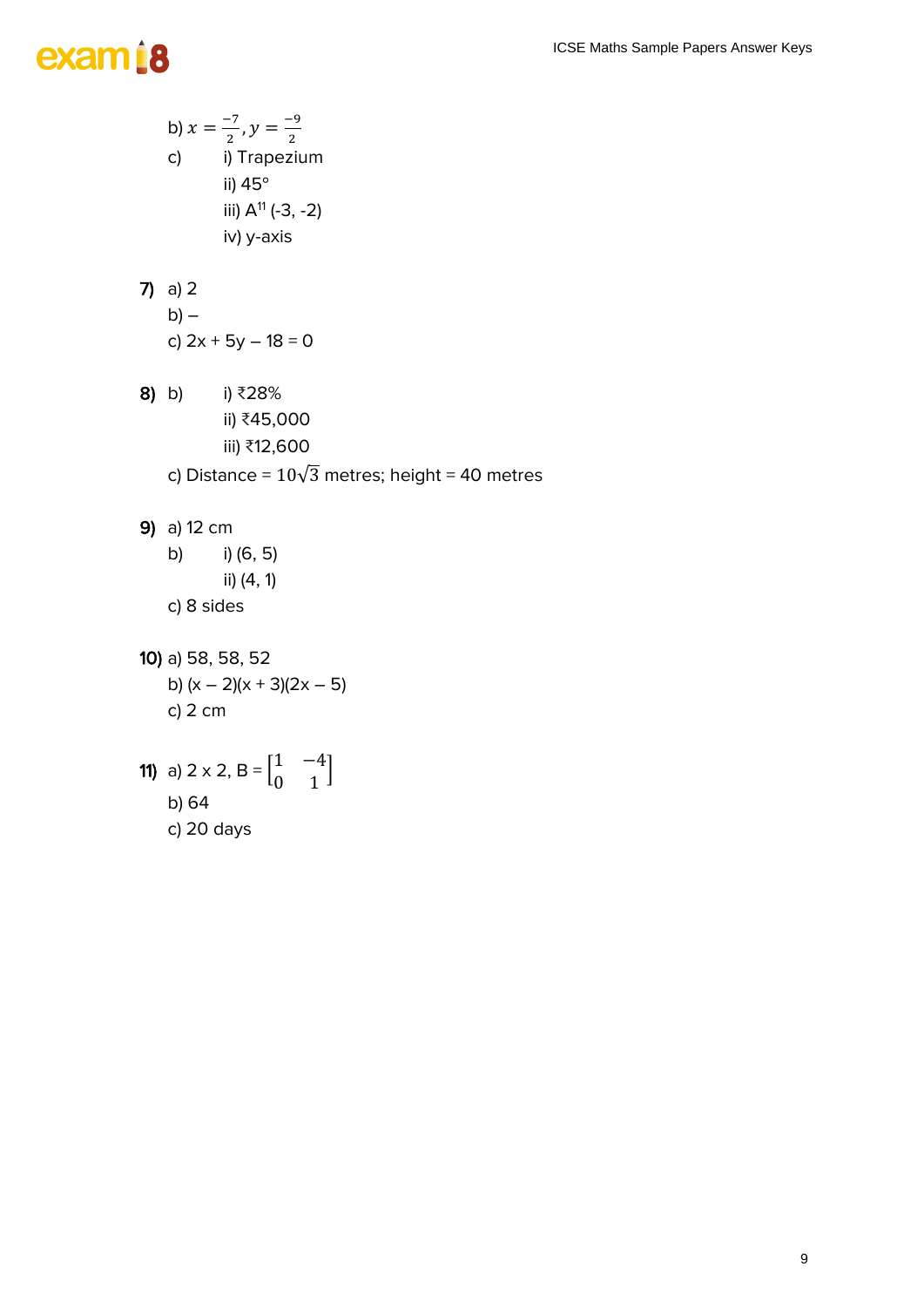

# MATHEMATICS

## *Answer Keys to Self-Assessment Sample Paper - 5*

| $\mathbf{D}$ | a) $a = 2$ , $b = 6$<br>b) 24 installments                                                                                                  |           |              |              |         |                              |   |
|--------------|---------------------------------------------------------------------------------------------------------------------------------------------|-----------|--------------|--------------|---------|------------------------------|---|
|              | i) ₹144<br>c)<br>ii) ₹13440                                                                                                                 |           |              |              |         |                              |   |
|              | iii) ₹1440                                                                                                                                  |           |              |              |         |                              |   |
|              | 2) a) $\{-3 \le x < 3, x \in \mathbb{R}\}\$                                                                                                 |           |              |              |         |                              |   |
|              | i) 30°<br>b)<br>ii) 60°<br>iii) 30°                                                                                                         | $+$<br>-5 | $-4$<br>$-3$ | $-1$<br>$-2$ | $0$ 1 2 | $\overline{\mathbf{3}}$<br>4 | 5 |
|              | i) 550<br>c)<br>ii) 775<br>iii) 4375                                                                                                        |           |              |              |         |                              |   |
| 3)           | $10$ ]<br>[11<br>b) $\begin{bmatrix} 1 & 0 \\ 0 & 1 \end{bmatrix}$<br>11<br>i) $y = 6$<br>c)<br>ii) $y = 2x + 16$<br>iii) (-5, 6)<br>iv) 25 |           |              |              |         |                              |   |
|              | 4) a) $5, 8$<br>c) i) $\frac{1}{6}$<br>ii) $\frac{5}{6}$                                                                                    |           |              |              |         |                              |   |
|              | iii) $\frac{5}{18}$                                                                                                                         |           |              |              |         |                              |   |
|              | c) 78.75 cm                                                                                                                                 |           |              |              |         |                              |   |
|              | 5) a) 21 years<br>b) $x = 1$ ; $y = 4$<br>ii) A (4, -6)<br>$\mathsf{C}$<br>iii) $B^1 = (7, 2)$<br>iv) kite                                  |           |              |              |         |                              |   |
|              | 6) a) $k = 0, 3$                                                                                                                            |           |              |              |         |                              |   |